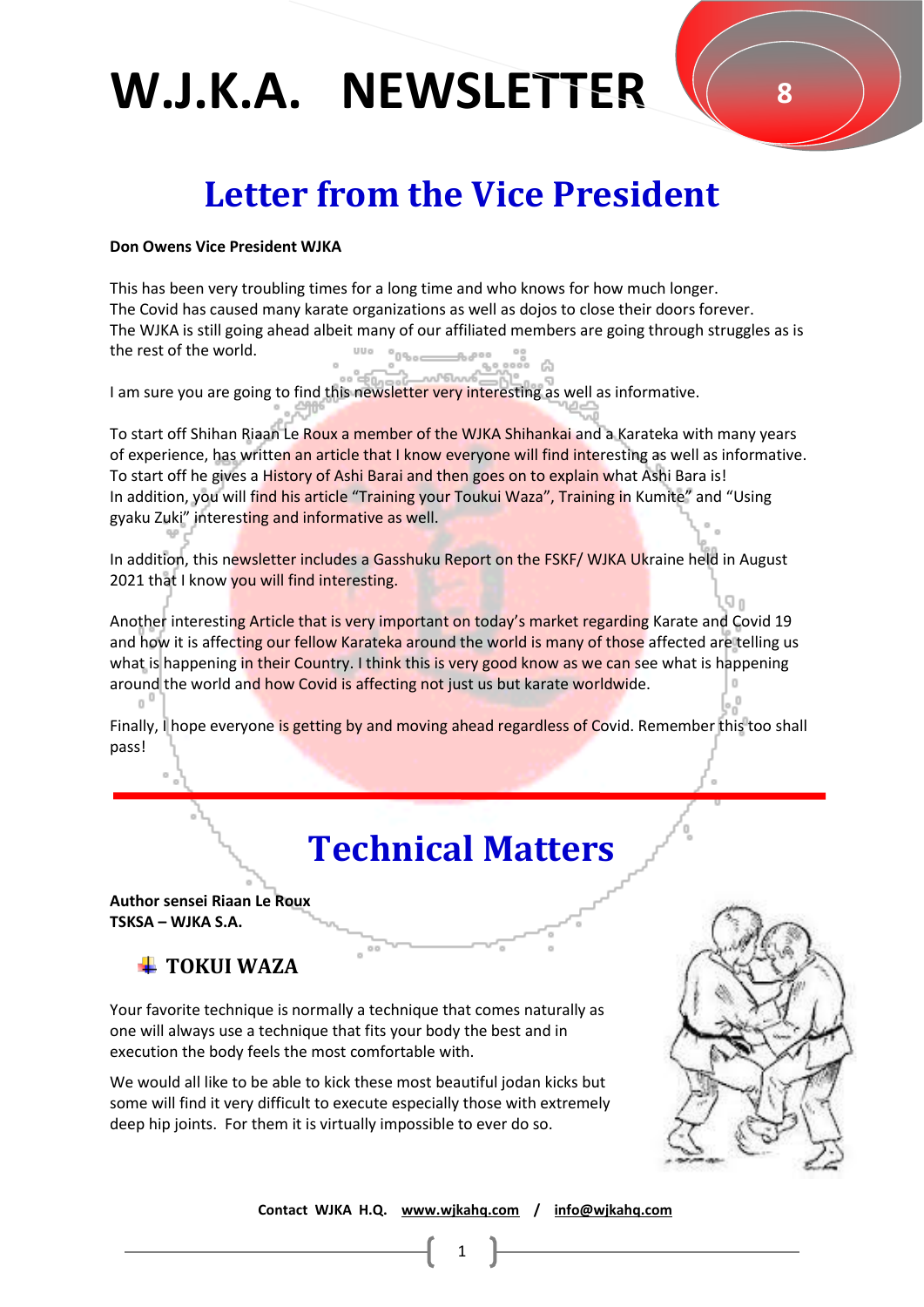Your decision on a Tokui Waza is however also dependent on your sensei as you will only have knowledge of those techniques that you have been taught and experienced. Therefore, the necessity to train at any opportunity you have with senior karateka is of the utmost importance as it may be on that day that you find your Tokui Waza.

Your Tokui Waza, like in Tokui Kata, must fit your physique. It is useless for a big person to select kata Empi as they will struggle with the jumps and quick movements required and would show little understanding of their kata. One's Tokui Waza is the same. It must enhance your natural strengths and abilities. It is for this reason that I developed a love for ashi barai. This technique was taught to me whilst I was practicing Gojukai Karate where they focused a lot on close quarter fighting. Due to my build, I had natural strength and always had a good feel for timing which is very important in the execution of this technique.

### **UNDERSTANDING THE TECHNIQUE**

### ▪ **History of Ashi Barai.**

Historically Karateka only used blocks, strikes and kicks. They however soon realized that in close quarter fighting, throws were very effective especially against stronger fighters as they would be weaker when not grounded. Furthermore, most fights end up on the ground. Ashi Barai or take downs were primarily used by Judoka but after discussions between Jigoro Kano, Judoka, and Gichin Funakoshi throws were introduced into Shotokan karate.

The difference between the karateka and other martial artists executing Ashi Barai is the absolute speed with which the technique is performed. This technique can also be used from a distance and do not require a close proximity to your opponent.

#### **What is Ashi Barai?**

Ashi Barai is the action taken to break or throw an opponent balance and may result in him failing to the ground. In karate it is not necessary for a person to grab the opponent but is mostly done so to protect the opponent from serious injury.

#### **Execution**

It is necessary to understand the natural laws of physics to execute this technique properly. Newton's first  $(1^{st})$  and second  $(2^{nd})$  law of motion come into play.

The first law indicates that an object or person in this instance will continue in a straight line of motion except if an external force acts upon it. (Law of inertia)

The second law of motion indicates that acceleration is produced when a force acts on mass. Meaning the greater the mass the greater the force required to create acceleration.

### ▪ **Front Foot Ashi Barai**

The question then arises why this knowledge would be of use to a karateka? Well, if an opponent attacks with guyaku zuki he will be moving in a straight line towards you and if you want to break his line of attack then you will have to excerpt an external force on him. The greater the mass of the opponent, the greater the force you will have to exert on him to break his balance.

 **Contact WJKA H.Q. [www.wjkahq.com](http://www.wjkahq.com/) / [info@wjkahq.com](mailto:info@wjkahq.com)**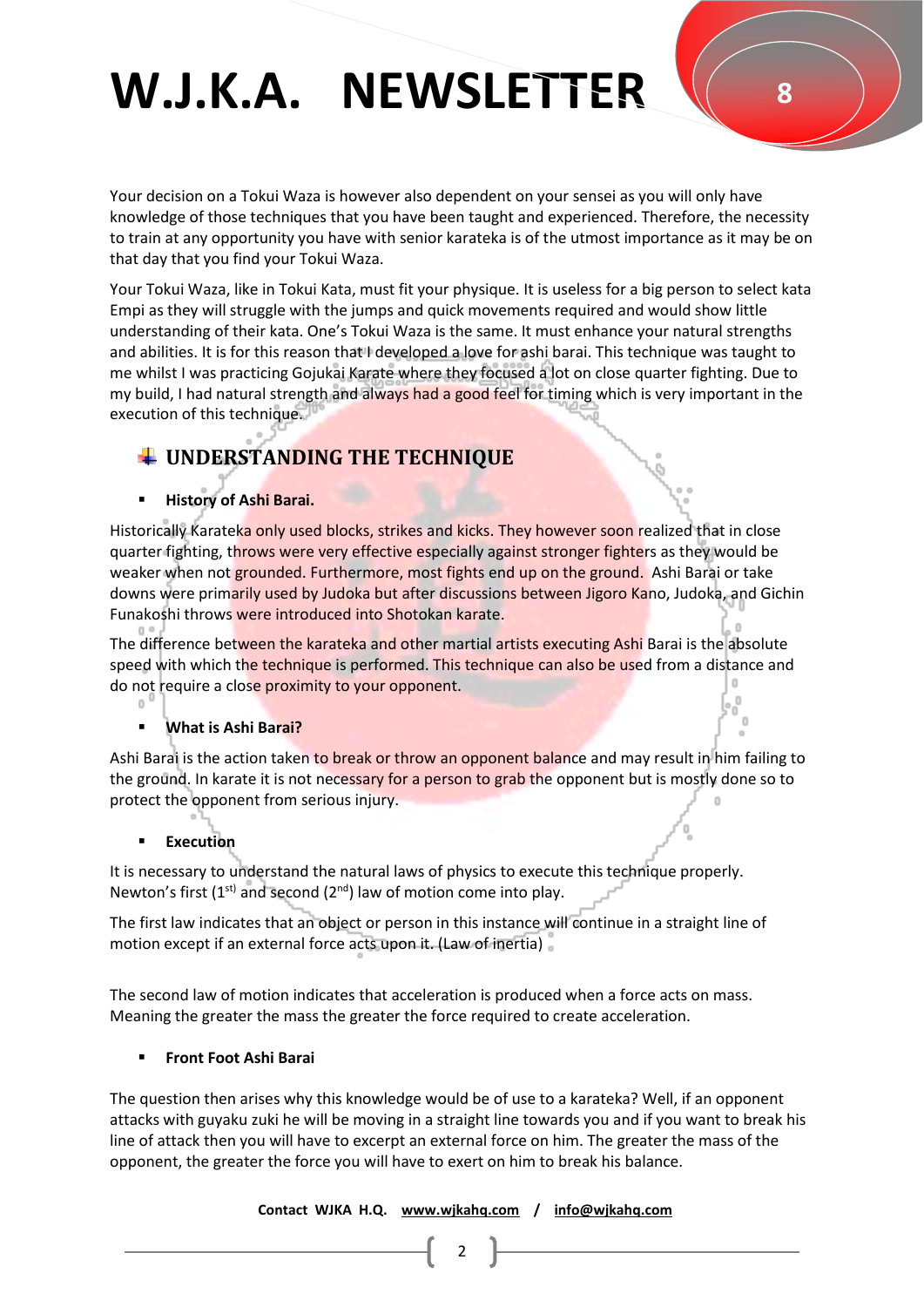This can however be mitigated by exerting the force when the minimum mass is required to be accelerated.

For instance, when your opponent lunges forward to execute guyaku zuki for a moment his front foot will be in the air, trying to cover distance and will require very little force to break his balance. This however requires a lot of training as timing the moment is extremely important because once your opponent's foot is grounded then much more force will be required ensure the same outcome.

Timing the opponent's front foot is of particular importance when a front foot ashi barai is executed. This action requires you to catch his foot in the air with his forward momentum, on the achilles tendon, and pulling it towards you thereby extending his stance and breaking his balance. This move can be found in Tekki Shodan Kata as illustrated in the picture below.



#### **Back Foot Ashi Barai**

When the opponent's foot is however grounded a back foot ashi barai can be used as greater acceleration and force can be achieved. It is however necessary to move your front foot closer to the line of attack as this will assist in less force being required. A pendulum movement is used to topple your opponent. Therefore, the closer you can get your hip to the point of impact the less force will be required to move the object. It is important to use the sole of the foot in executing ashi barai as it tenses the ankle and foot muscles and tendons when the force is applied. The point of impact should be as close as possible to the floor when executing ashi barai.



### **TRAINING YOUR TOKUI WAZA**

#### **Training in Kihon**

It is essential to train your tokui waza in basics as this will allow you to practice the technique with the correct body form and breathing. By training your tokui waza in kihon will ensure that the necessary muscle memory is acquired. This muscle memory prevents the need to thinks about a movement and creates the ability to execute without thinking. A good example of this is when we

drive a vehicle. We do not think how to drive but rather react to any situation that might arise. The longer you drive the less you have to think about your reactions. This is also true for karate and therefore the importance to train your tokui waza in kihon format.

#### **Training in Kumite**

It is useful to train this with a partner allowing him to attack you from a distance. Starting slowly and using the different versions of the technique.

If the front foot ashi barai is exercised you should focus your eyes on nothing but elevating them jodan height. The moment that the foot of the opponent cannot be seen from your peripheral vision his foot will be next to yours allowing to execute ashi barai.

 **Contact WJKA H.Q. [www.wjkahq.com](http://www.wjkahq.com/) / [info@wjkahq.com](mailto:info@wjkahq.com)**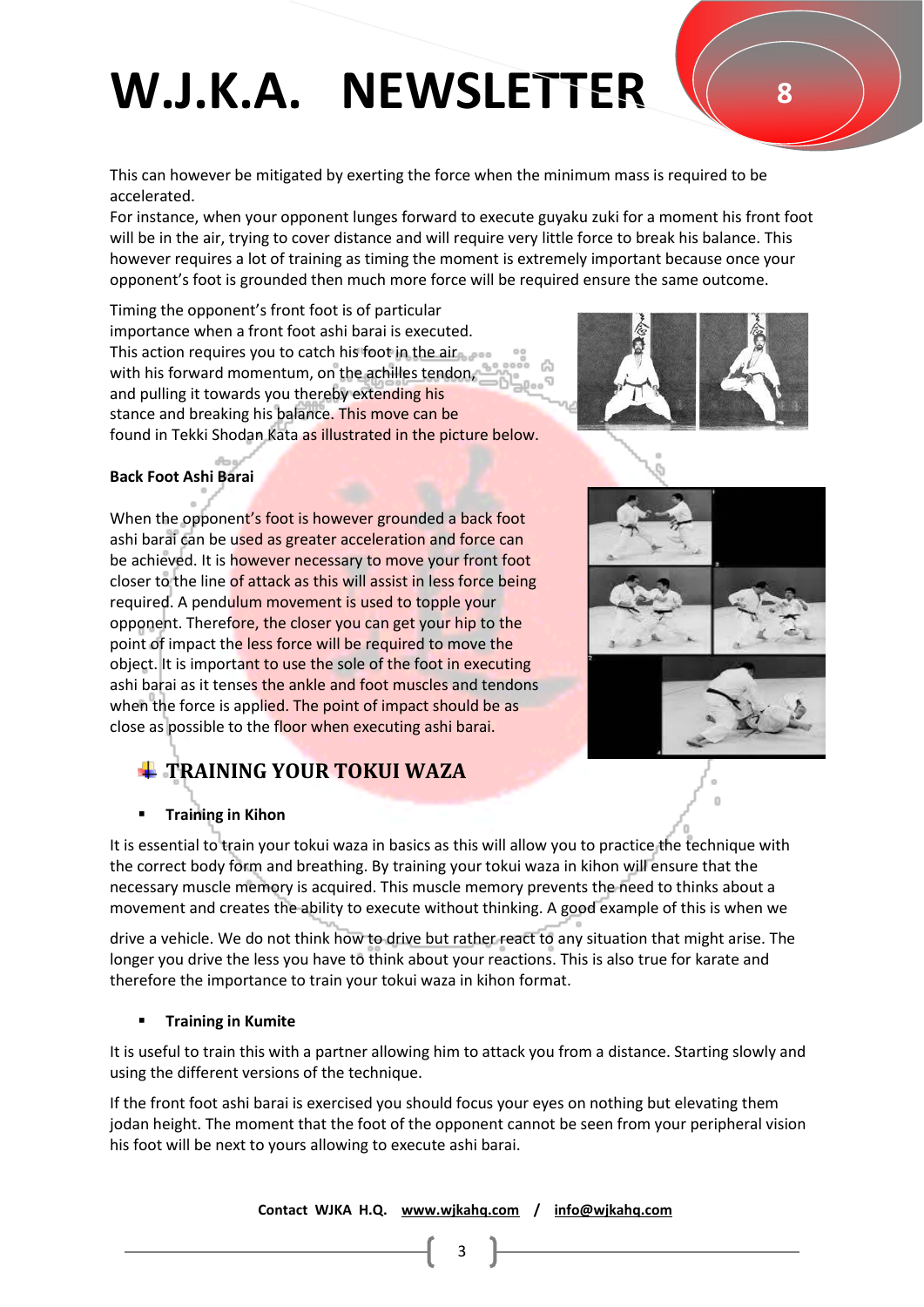In training the back foot ashi barai you should move your front foot closer to his leading foot the moment that he moves will allow you to require less force to unsettle your opponent.

### **USING GUYAKU ZUKI**

Breaking an opponent's balance is of no use if this is not followed up with a counterattack. Any counterattack can be used but my favourite is guyaku zuki as these forces me to maintain a low centre of gravity in the execution of ashi barai.

A good guyaku zuki starts from the ground up with a proper stance projecting power through the heel to the hip where rotational power is utilized to generate speed through the upper body to the fist. This acceleration will ensure maximum impact with your opponent resulting in an ippon technique.

Many a karateka uses poor stances which results in little power to be transferred to the opponent making the punch weak and ineffective.

Punch execution is of great importance. The hand must move forward with palm facing upward until just before the point of impact. The hand quickly turns over and stops, the point of contact are the first two knuckles of the hand. At the same time, the opposite hand pulls back to above the hip at the same speed creating a push pull action. At the point of impact kime is applied. This will normally be one fiftieth of a second and result in a moment of greatness.

### ▪ **Conclusion**

This technique should be practiced continuously in a quest for perfection. Perfection might never be achieved but the endeavor should never cease.

Further we have a very interesting article in this newsletter and in my opinion a wonderful success story of the Martitius, WJKA Grand Baie Dojo under the direction and tutelage of a very experienced instructor Sensei Vincent Van Der Venter.

I know you enjoy reading this article just as I did.

#### **Don Owens Vice President WJKA**

### **Karate & Covid 19**

Covid 19 had most probably the most profound effect on karate in history, as people, throughout the world, were prohibited from congregating or training together. Dojos were forced to close and in in most cases students, especially lower belts, lost forever. The disease continues to affect our daily lives and for some time will continue to have an inhibiting effect on the way we train.

 **Contact WJKA H.Q. [www.wjkahq.com](http://www.wjkahq.com/) / [info@wjkahq.com](mailto:info@wjkahq.com)**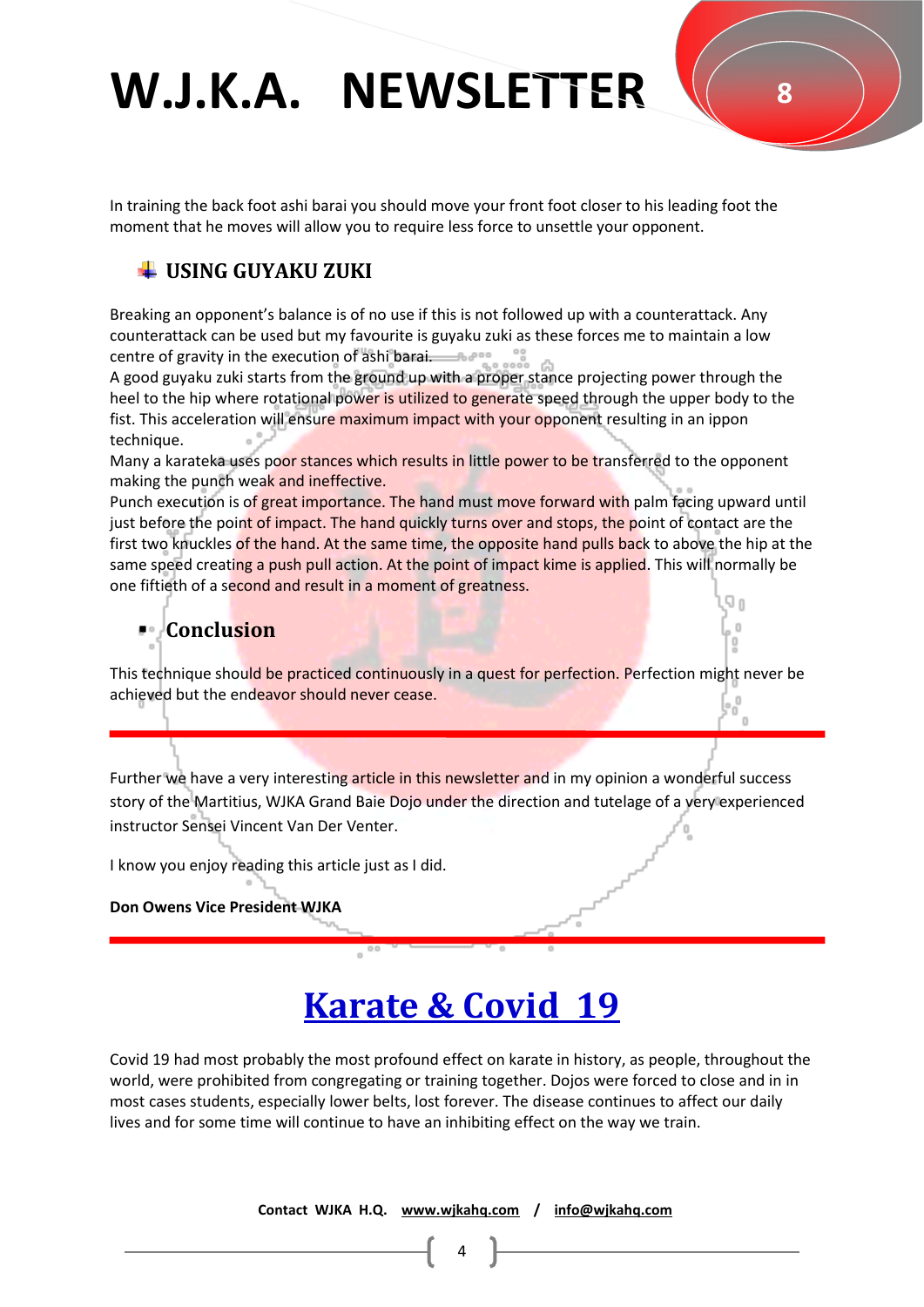Instructors sometimes feel lost and alone as they battle to keep their dojos, build over many years, afloat. Below, in their own words, is responses from organizations and countries as to how it affected them and how they worked around it:

### ▪ **Australia – Sensei Evan Singer**

"Training in Australia generally has been very difficult with many restrictions and lockdowns from Covid-19. Life is certainly not normal and training mostly at a holt.

Hope for our training here rests with the vaccine rollout which unfortunately has not been proactive by our government.

Again, I appreciate you all remaining active and supportive."

### • **Australia - Sensei Celso Baur**

I know it is a difficult time for everyone and not just in Karate.

Many students, because of lockdowns, have stopped training in Karate.

None of my students have come back for training, except one, after the major lockup early 2020.

### ▪ **Brazil – Sensei Flavio Carvalho**

"I hope everyone is well and in great health. Last weekend we returned to normal activities here in Brazil. We held meetings with Sensei from several cities in two states, arbitration courses and graduation exams and seminars.

I returned to activities with renewed energy and hope to work more with the WJKA in the future."

### • **Iran – Sensei Hossein Dheghani**

"I hope you are good.

And all WJKA members around the world are safe.

In Iran, about 25% of the population is currently vaccinated.

Sports activities will be gradually reopened in different parts of the country in another week. During the Corona Pandemic, karate athletes practiced at home.

Some of them sent us practice clips and kata performances."

### ▪ **Mauritius – Sensei Vincent van de Venter**

Due to Covid and beach restrictions no beach gasshuku. Gradings brought forward."

### ▪ **Pakistan – Sensei Pervaiz**

"We are not in lockdown these days, but in past days when lockdown was imposed to us, we keep training our karateka's physically and online too with instructions and sop,s given by government."

### ▪ **South Africa – Sensei Shaun Joubert**

"We see that more and more countries are opening their borders for travelling and that restrictions are being lifted as the Covid-19 positive cases reduces. South Africa went through harsh restrictions since the start of the covid-19 pandemic. During our level 5 lockdown last year we were not even allowed to exercise- or ride a bicycle in public.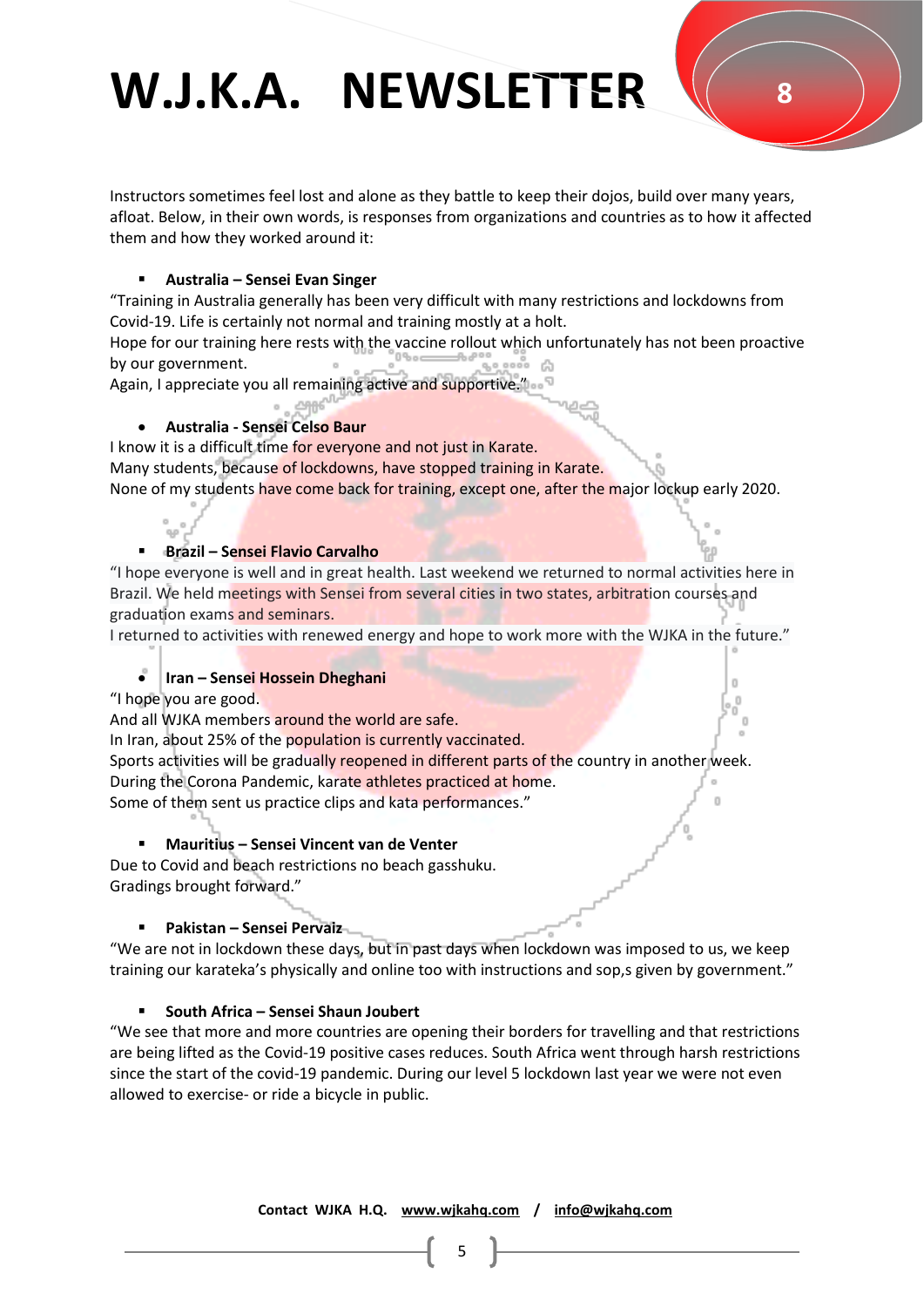This year we had the second- and third covid wave in South Africa, with several lockdown restrictions enforced on us. We are currently on level 1 restrictions.

The dojos, instructors and karateka, as most people, experienced a challenging year. Dojos, some older than thirty years closed their doors, not knowing if they will open again. The numbers reduced and more students stopped karate as the Covid pandemic had a financial impact on most

households. Most dojos could not open because the venues being rented is part of public halls, and the restrictions did not allow them to operate.

With the reduction of restrictions in South Africa, most dojos are now open and members are returning to karate training. WJKA SA dojos has adapted well and most are training. Unfortunately,

the impact of covid-19 can be seen in the low numbers returning to the dojo. It is still compulsory to wear a mask in public and the same applies to our dojos. It is challenging to train with the mask on.

TSKSA/WJKA SA had a National Grading on the 29<sup>th of</sup> May 2021 in Kirkwood. It was a good, hard grading, and seven karateka were promoted to their next Dan level. The next Dan grading will take place on Saturday, 13<sup>th</sup> November 2021 at the WJKA Despatch Eagles' new dojo.

We are really hoping that all restrictions will be lifted and that we can all return to "normal" Only time will tell, as the South African government has already predicted that the fourth wave of the Covid-19 pandemic will be in December."

It is clear from the above that WJKA karate although wounded, will stand up and persevere to continue building a strong karate base that is fair, inclusive and technically correct.

#### ▪ **United Kingdom - Sensei Roy Richards**

"During the lock down in the UK we were only allowed to meet one other person and then outside with 2 mt social distancing so we do one to ones as best we could.

The weather was terrible wet and cold.

This went on for about 18 months and as a result we lost nearly all our lower grades and even some of our higher grades have never came back training.

We are about to start a recruitment drive now we are back to normal training

I will let you know how we get on

Most people here have had two jabs and travel restrictions have been lifted this week, so we are almost back to normal "

#### ▪ **USA – Sensei Jim Copeland**

"We have not had any restrictions on our class since the beginning of Covid19 because our class is a non-profit, private class and we don't advertise. We are only training once a week these days because we had to move our class to a different facility.

Hopefully, we will find a way to increase the frequency of our classes in the near future."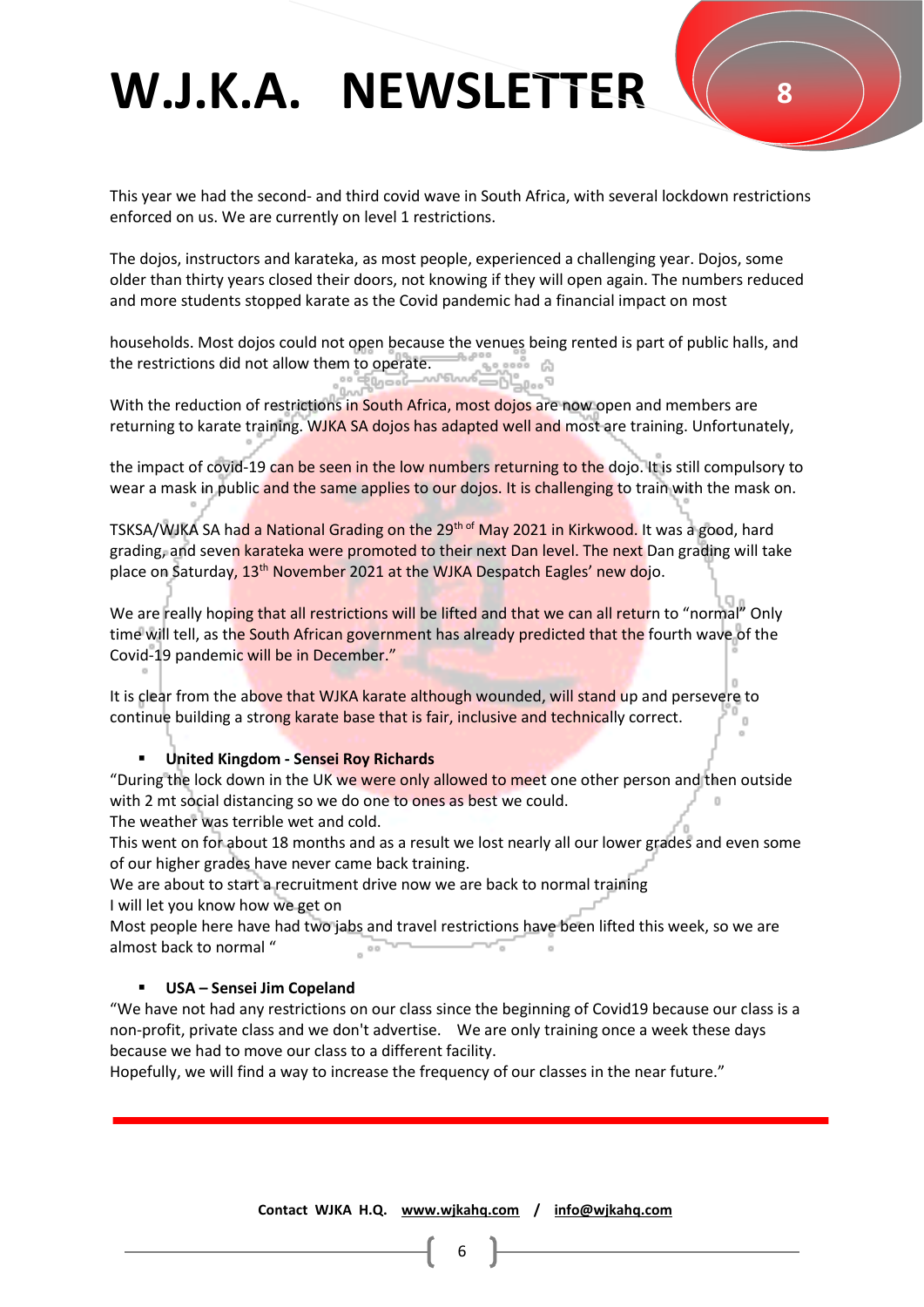### **WJKA Grand Baie Dojo – Mauritius with Instructor Vincent van der Venter**

In 2016, Sensei Vince van der Venter relocated to Mauritius from South Africa and opened Grand Baie Dojo. Although only 5 years old, the dojo has grown to approximately 100 members strong.

The karate journey started with SAJKA (South Africa) in 1973 under the renowned and respected Sensei's Stan Schmidt and Norman Robinson He received his Shodan in 1978. The 80's and 90' saw learning and sharing from other styles as well as some training in Judo.

Being a sport schoolteacher, as well as holding a degree in Psychology, the value and importance of teaching karate to young children was identified and much work was done to develop this.

The IMA (Introduction to Martial Arts) syllabus was drawn up offering the younger child an

 opportunity to experience karate beginnings. This later developed into the Karate Milestones programme offering both karate basics as well as perceptual development for the younger child. Various cross over educational areas were incorporated into class teachings.

This was pioneered in the mid 80's when teaching children as young as 5 years old was basically unheard of. It continues today still, starting with 3-year-olds.

In 2002, he returned to new era SAJKA under Sensei Johan La Grange who took over from Stan Schmidt Sensei and Norman Robinson Sensei who had moved to JKS. Further gradings to Yondan, national titles, assistant junior WKC coach for Kata at the 2004/2006 world championships for SA, 3rd placing in Veterans Kata at the 2004 JSKA world championships, 4th placing at the All-Africa Cup in 2018 representing Mauritius and holding an International Examiner, Instructor and Referee accreditation are all special highlights.

> Grand Baie Dojo strives to teach traditional Shotokan karate, placing emphasis on solid foundation basics, the core values of the Dojo Kun, promoting and fostering an environment for friendship and sharing.

> Although a Shotokan dojo, the door is always open and we welcome the participation and sharing from any person or visitor irrespective of affiliation or martial art. Learning through sharing is a fundamental of the dojo. The dojo is also a member of the international karate community group, HDKI, where the emphasis is on collaboration among all karateka without bias.

The concept of KAIZEN, to seek continual improvement, is our motto.

 **Contact WJKA H.Q. [www.wjkahq.com](http://www.wjkahq.com/) / [info@wjkahq.com](mailto:info@wjkahq.com)** 



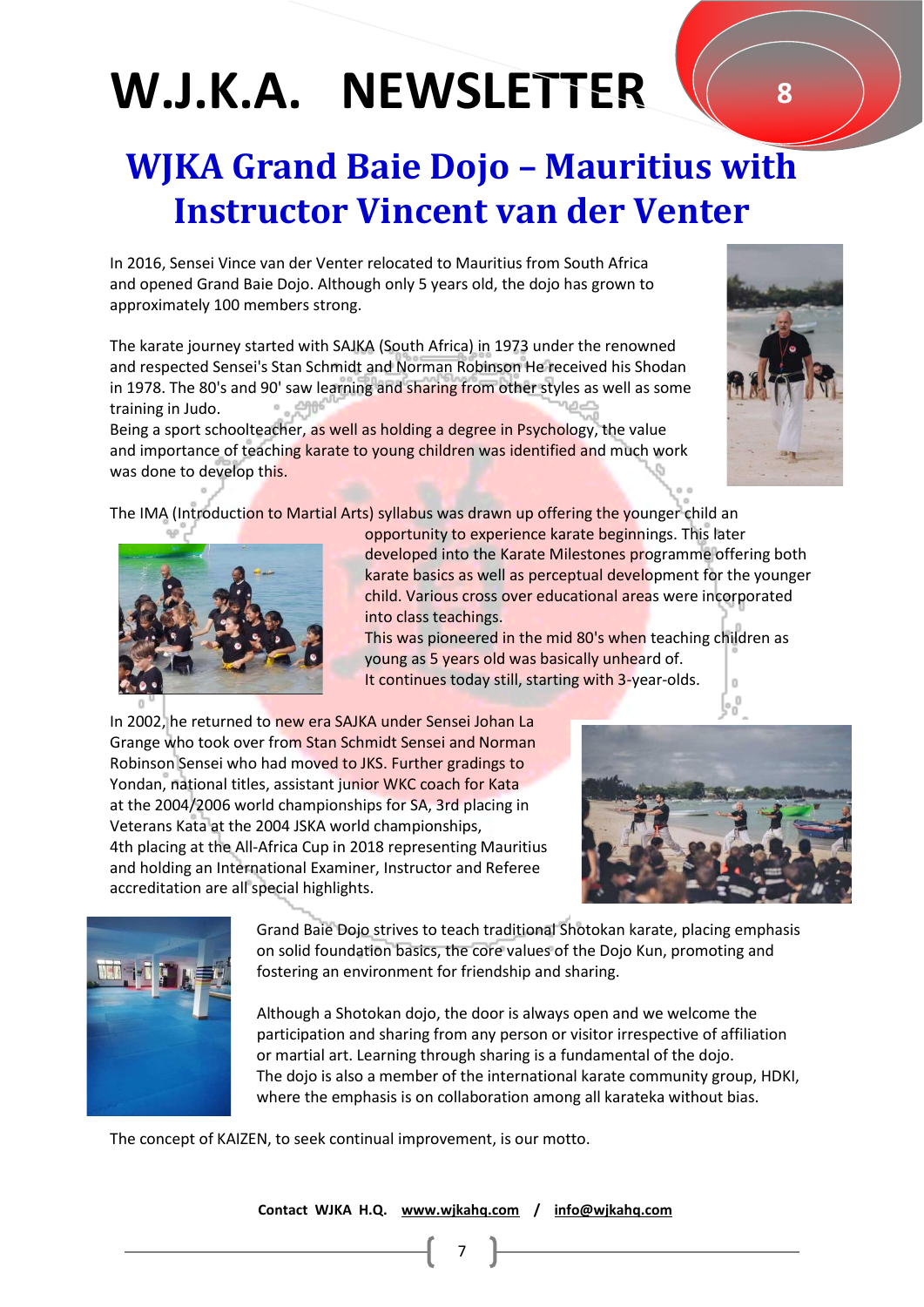Annual competition, special beach training, international visitors and ladies self-defense/Awareness programs all make up part of the dojo.

The dojo can be found on Facebook under: Grand Baie Dojo.

Regards Vince van der Venter



### **Gasshuku report FSKF / WJKA Ukraine**

*This summer, GASSHUKU of the All-Ukrainian Federation of Funakoshi Shotokan Karate again hosted the DAKHNIVSKA SICH camp in Cherkasy region.* 

*About 120 participants from Kyiv, Kyiv region, Cherkasy, Kryvyi Rih, Mykolayiv region, Donetsk region took part in Gasshuku events. As always, every day started at 07.00 0çlock with a morning run and training of basic kihon techniques, for which Georgy Silvestrov (6 Dan) and Yana Fediy (3 Dan) were responsible.* 



*At the end of the evening under the guidance of the head coach of Shihan Anatoly Naumenko (7th Dan) were instructor courses, which included practical and theoretical classes.* 

*I would like to note that this year a special guest at GASSHUKU was the arrival of master Sorin Ryu Vladimir Mechov, who conducted master classes for instructors of the federation and leading karate fighters of the federation. During the Sensei trainings, Volodymyr sincerely shared his knowledge and peculiarities of the Okinawan karate direction.* 

*At the end of the summer camp, the All-Ukrainian competitions "Shotokan Tigers" took place, the program of which included both traditional sections (kata, shobu-ippon kumite) and fights "kihon ippon kumite", "jiu ippon kumite" and kata Asai-Ryu.* 





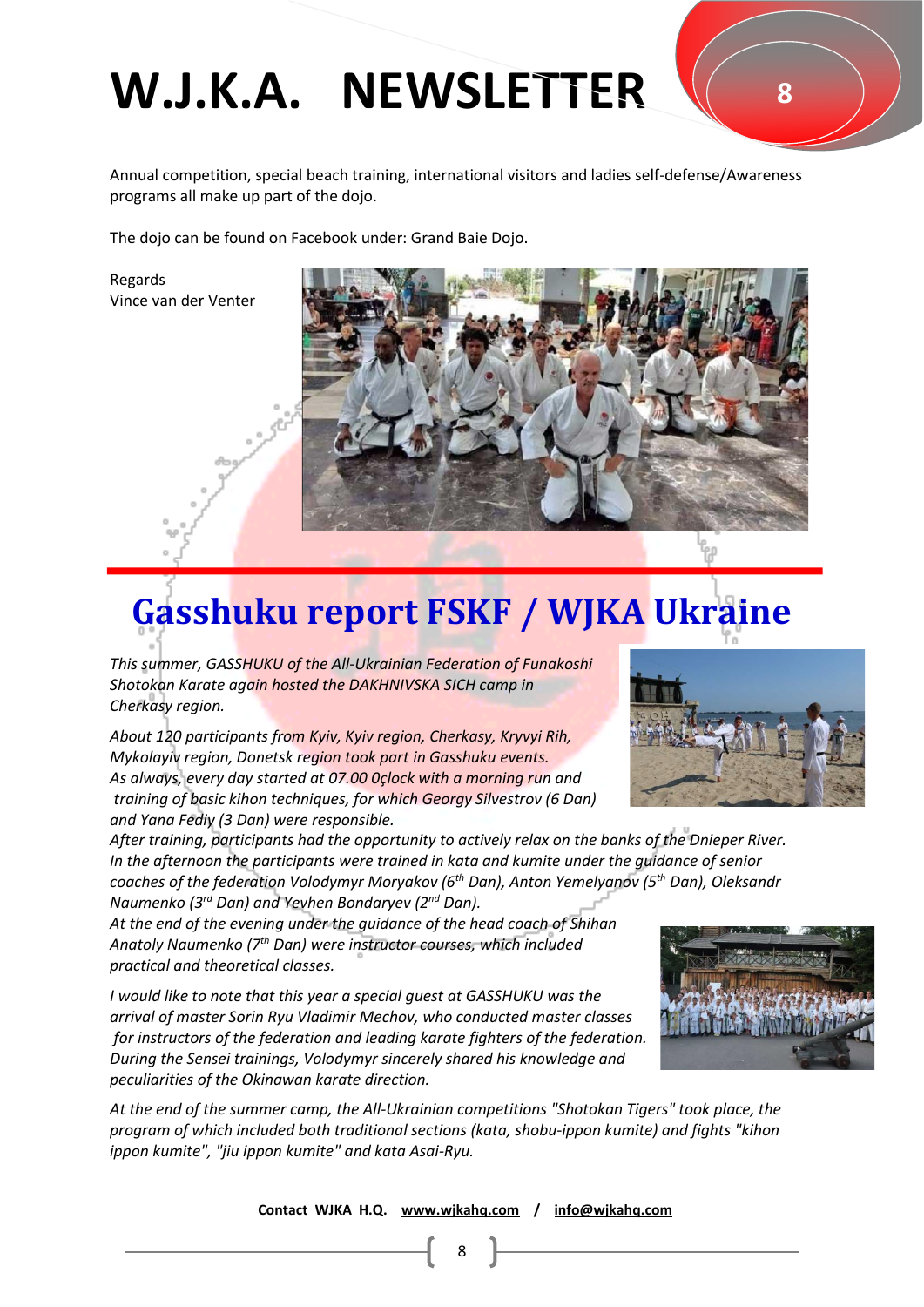**8**



 *During the stay in the summer camp for the participants was organized an excursion to the largest in Europe Buddhist temple of martial arts "White Lotus", located in Cherkasy. During the visits, the mentor Oksana Parkhomenko conducted an interesting sightseeing tour.* 

*The last day of the camp was no less responsible for some of the participants and required concentration until the end of their stay in Dakhnivska Sikh, as Kyu attestations and Dan exams were held for FSKA and WJKA programs, international organizations represented in Ukraine by the* 

*All-Ukrainian Funakoshi Shotokan Karate Federation.* 

*So Gasshuku - 2021 once again passed at a high level. See you at Gasshuku - 2022!* 

*ORIGATO GODZAIMAS TA!* 



### **Training & Grading TSKSA – WJKA S.A.**



*Students who attempted their next Dan level grading in Kirkwood on 29th May 2021*



*WJKA Kirkwood students training. Wearing of masks is still compulsory.*



*The grading panel for the grading which took place in Kirkwood on 29th May 2021.* 



*The new Despatch Eagles Dojo. Sensei Shaun Gough can be really proud of this venue.*

 **Contact WJKA H.Q. [www.wjkahq.com](http://www.wjkahq.com/) / [info@wjkahq.com](mailto:info@wjkahq.com)**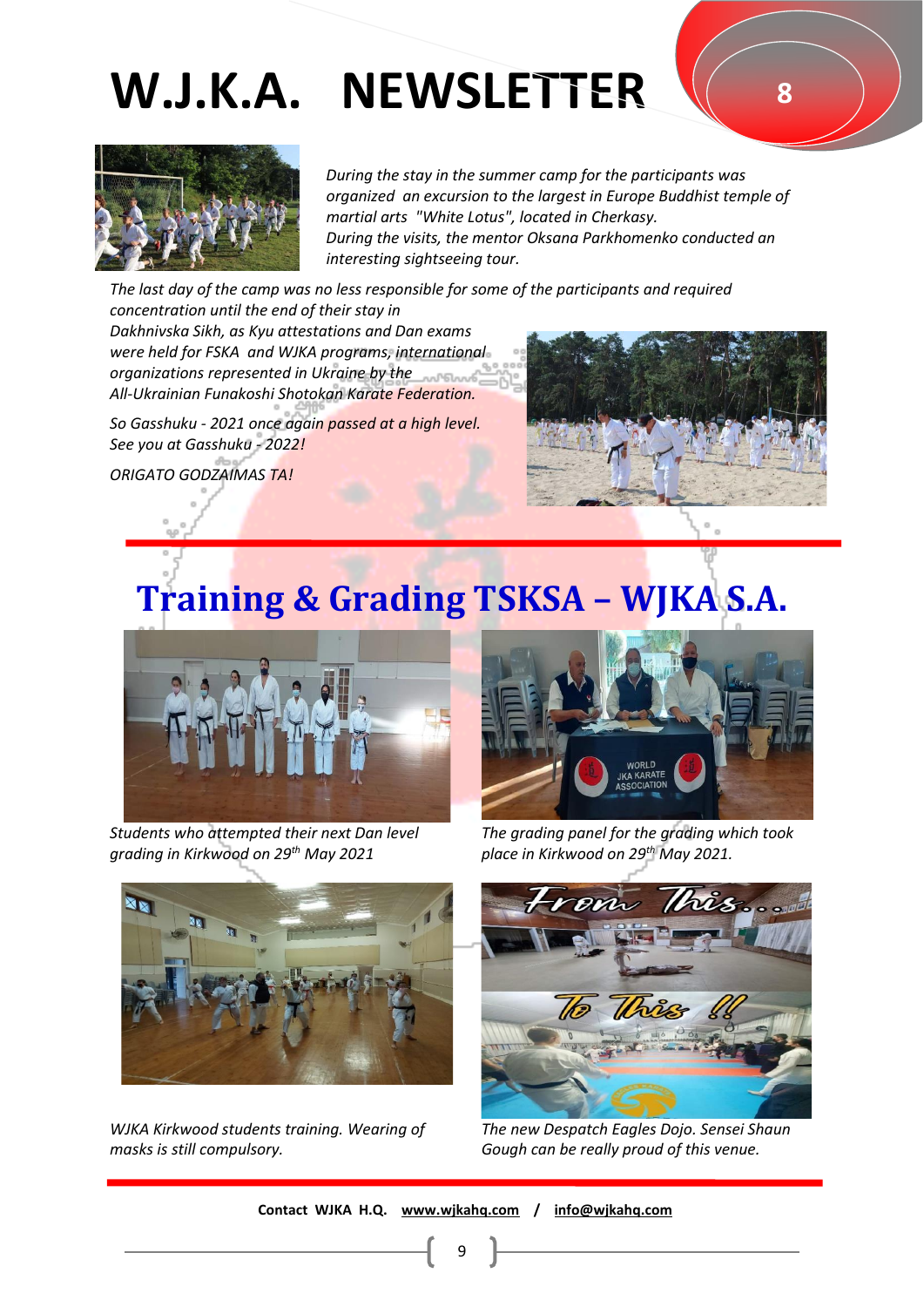### **8th WJKA WORLD CHAMPIONSHIPS & WORLD CAMP**

**8**

### **30 JUNE – 03 JULY 2022**

**Sports Hall Budivelnyk, Avenue Khimikiv 50/2, Cherkasy, Ukraine**



For tournament invitation & entry forms view <http://www.wjkahq.com/events.php>

 **Contact WJKA H.Q. [www.wjkahq.com](http://www.wjkahq.com/) / [info@wjkahq.com](mailto:info@wjkahq.com)**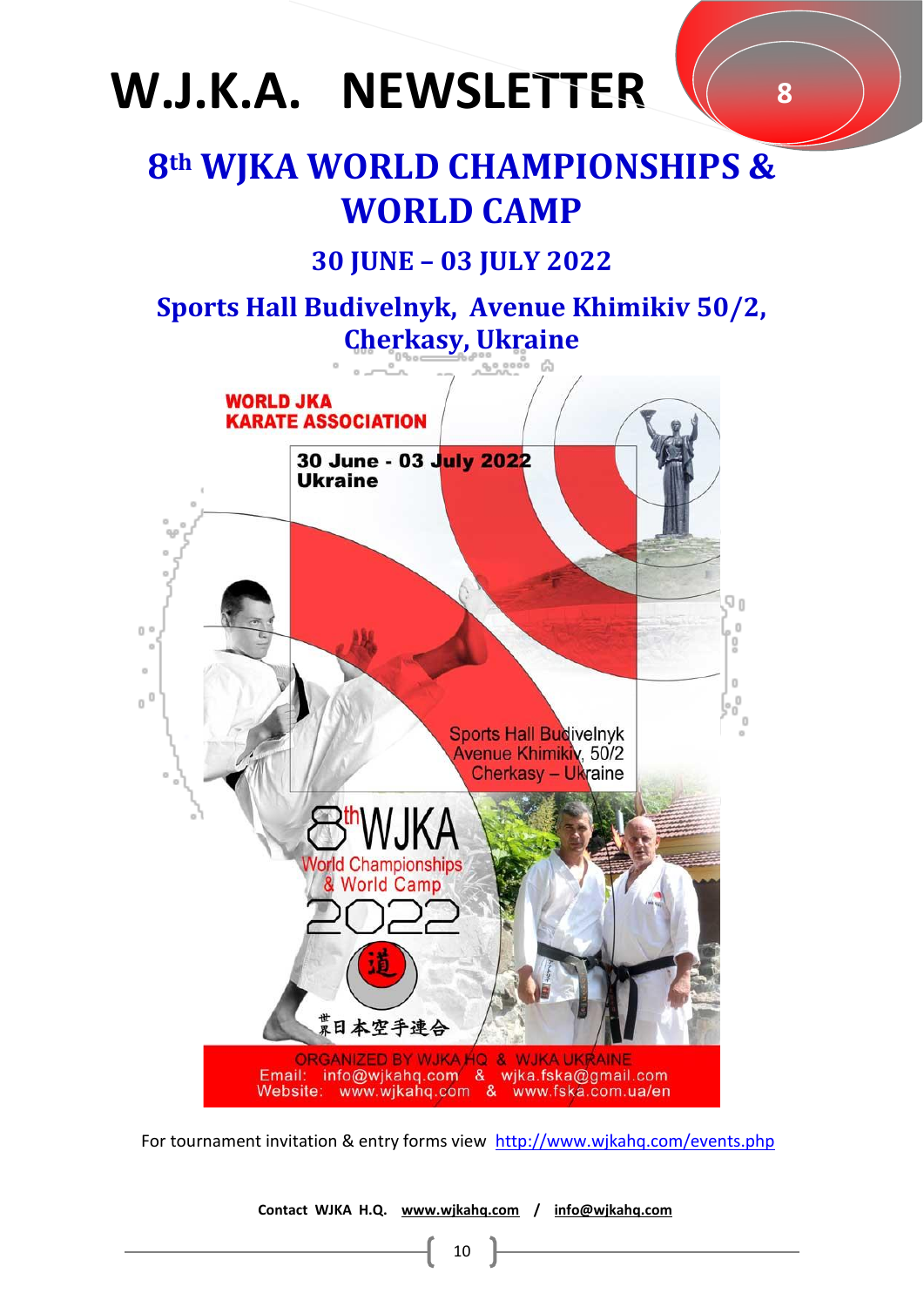### **Calendar 2021 & 2022**

### • **NOVEMBER 2021**

- 13 National Dan grading - TSKSA / WJKA South Africa
- 23-26 Grading week – WJKA Grand Baie – Mauritius

### • **DECEMBER 2021**

- 04-05 4 th WJKA Open Ukrainian Championships - FSKF/WJKA Ukraine
- 05 Winter Grading - SKA United Kingdom
- 05 4<sup>th</sup> Annual Grand Baie Invitational Competition - Mauritius
- 15 Letter of intent for the 8<sup>th</sup> WJKA World Championships & World Camp

### • **JANUARY 2022**

- 22-23 National WJKA winter gasshuku & coach courses - FSKF/WJKA Ukraine
- 30 Invitation Letter request for the 8<sup>th</sup> WJKA World Championships & World Camp

### • **FEBRUARY 2022**

26-27 WJKA grading seminar & Dan grading - FSKF/WJKA Ukraine

### • **MAY 2022**

- 01 Closing date registration - 8<sup>th</sup> WJKA World Championships & World Camp
- 01 Last payment date - 8<sup>th</sup> WJKA World Championships & World Camp

### • **JUNE 2022**

- **30 8 th WJKA World Camp - Cherkasy, Ukraine**
	- **JULY 2022**
- **01 8 th WJKA World Camp - Cherkasy, Ukraine**

#### **02 8 th WJKA World Championships - Cherkasy, Ukraine**

- **03 8 th WJKA World Championships - Cherkasy, Ukraine**
- 09-10 All Ukrainian Karate Tournament "Shotokan Tigers" - FSKF/WJKA Ukraine
- 11 WJKA national Kyu & Dan grading - FSKF/WJKA Ukraine
- 10-12 WJKA Ukraine Summer Camp - FSKF/WJKA Ukraine

### • **DECEMBER 2022**

03-04 5<sup>th</sup> WJKA Open Ukrainian Championships – FSKF/WJKA Ukraine

 **Contact WJKA H.Q. [www.wjkahq.com](http://www.wjkahq.com/) / [info@wjkahq.com](mailto:info@wjkahq.com)**